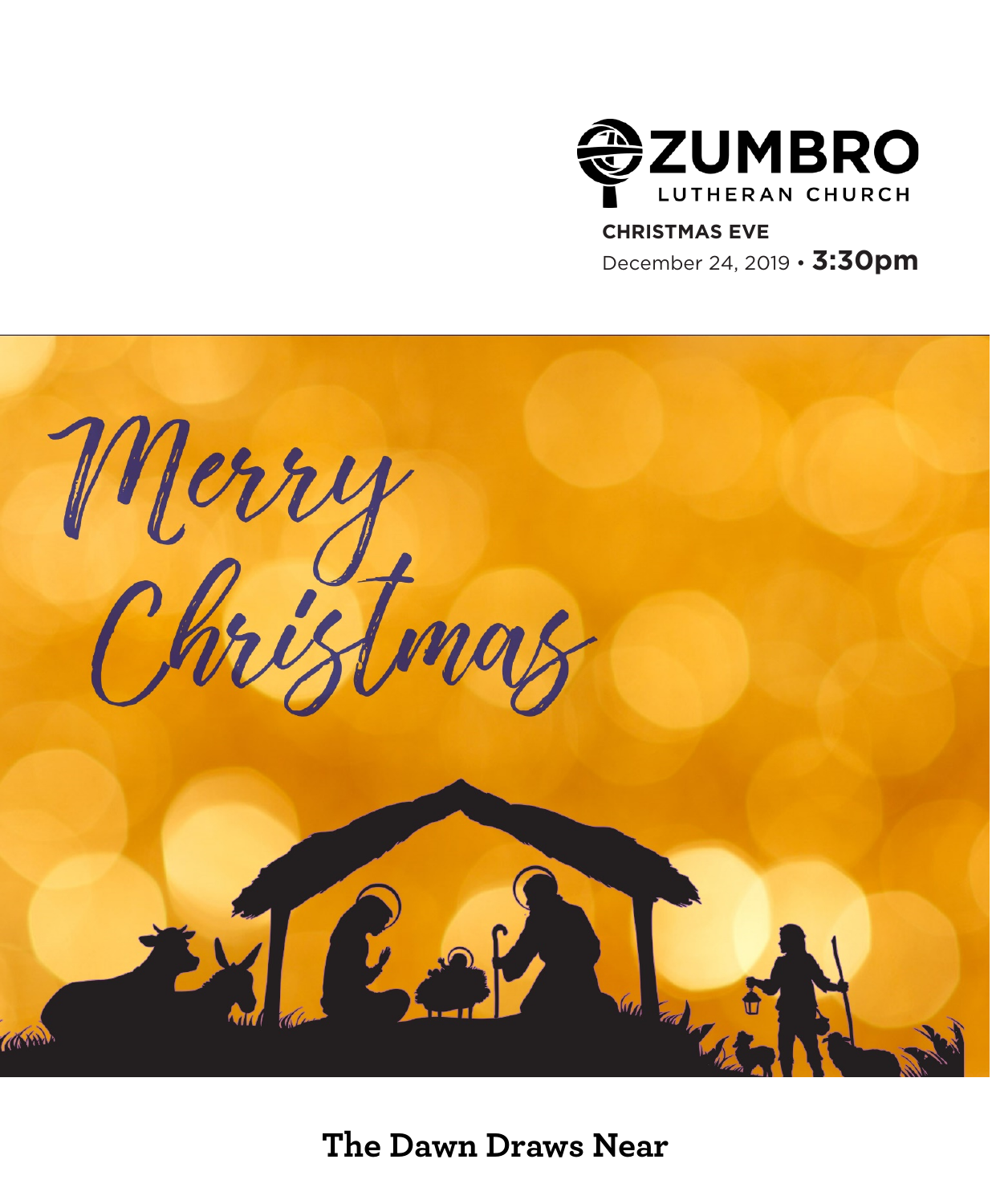# **Welcome to Zumbro Lutheran Church!** CHRISTMAS EVE TUESDAY, DEC. 24, 2019, 3:30PM

We hope that our time together is an uplifting and meaningful celebration of our Lord's birth.

We celebrate communion as part of Christmas worship. Everyone is welcome at the table. Children who do not yet commune are welcome to come forward for a blessing.

On this special day we have a blessing of families. If you would like a family blessing and prayer, stop at one of the stations following communion and a pastor or staff person will pray with you.

Individual candles will be lit before we sing *Silent Night*. Please keep the lit candles upright and tip the unlit candle into it.

Young children are most welcome with us at worship. If needed, the nursery is available and staffed during all services. Please ask an usher for directions.

There is a monitor in the lounge for anyone to watch a live broadcast of the service.

Please silence your pagers and cell phones.

PRELUDE DING! DONG! MERRILY ON HIGH ARR. SANDRA EITHUN CHRISTMAS JUBILATION ARR DAN EDWARDS BEL CANTO HANDBELL CHOIR

# WELCOME

# PRAYER FOR CHRISTMAS EVE

- L: Prince of Peace, be born again into our world. Come with healing on your wings. Wherever there is loneliness, wherever there is fear of failing, wherever there is temptation too strong to resist, wherever there is bitterness of heart, come, O Blessed One, with healing in your wings. Savior, be born in each of us who look now to you. We know only that your love is never ending and that no one else has the power to make us whole. Come, Lord Jesus, to each who longs for you. Come with healing in your wings. Come quickly.
- **C: Amen.**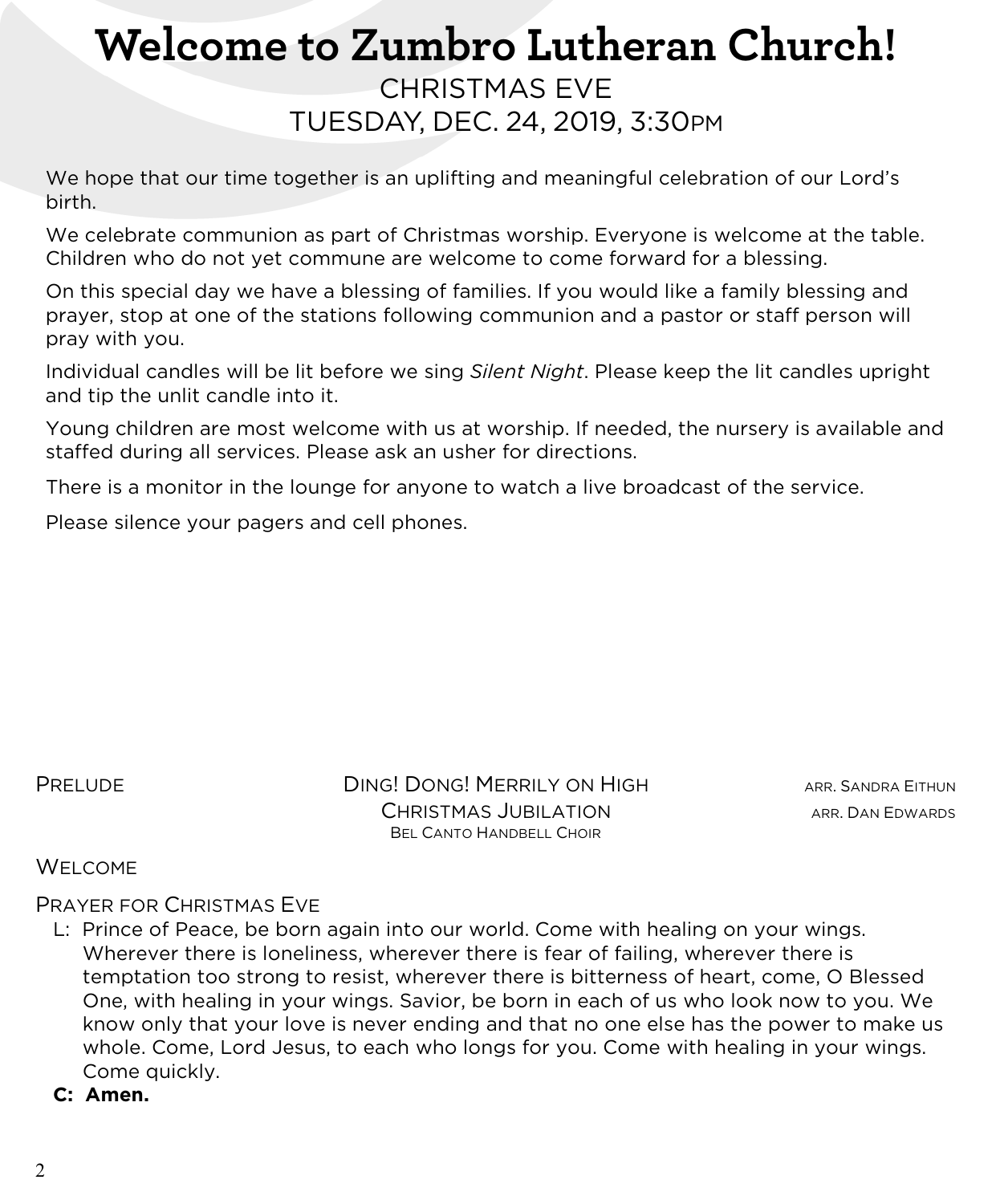*entrance of the Christ Candle*

#### LITANY

L: This is the message we have heard from God and proclaim to you, that God is light and in God there is no darkness at all.

### **C: O come, let us adore him.**

- L: The darkness is passing away, and the true light is already shining.
- **C: O come, let us adore him.**
- L: We have beheld Christ's glory: Wonderful Counselor, Mighty God, Eternal Father, Prince of Peace.
- **C: O come, let us adore him.**
- L: In him was life, and the life was the light of all.
- **C: O come, let us adore him.**

*please stand as you are able*

CAROL O COME, ALL YE FAITHFUL

**O come, all ye faithful, joyful and triumphant! O come ye, O come ye to Bethlehem; come and behold him, born the king of angels:** 

**Refrain O come, let us adore him, O come, let us adore him, O come, let us adore him, Christ the Lord!**

**The highest, most holy, light of light eternal, born of a virgin, a mortal he comes; Son of the Father now in flesh appearing! Refrain** 

**Sing, choirs of angels, sing in exultation, sing, all ye citizens of heaven above! Glory to God in the highest. Refrain** 

*you may be seated*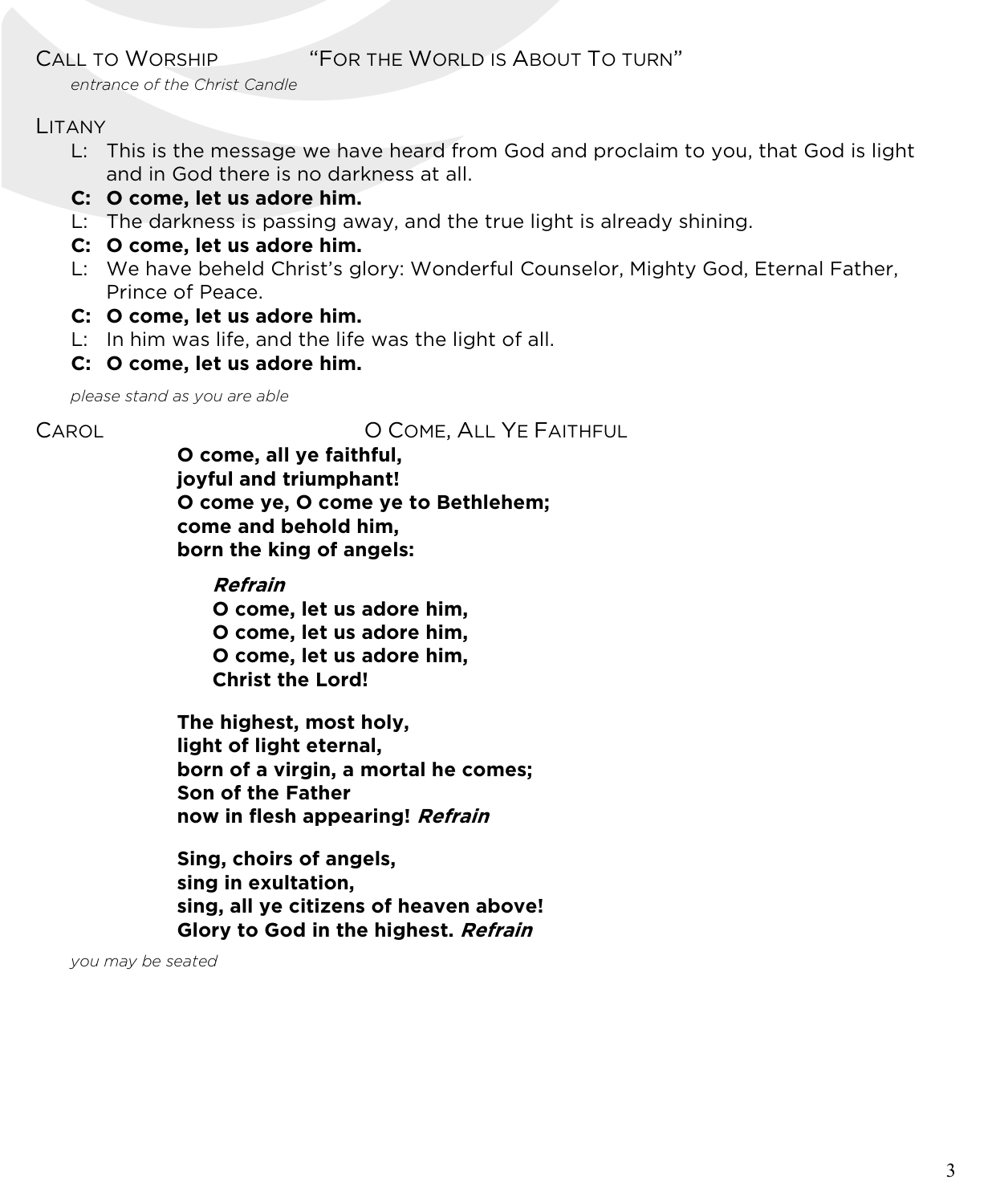# BIBLE READING LUKE 2:1-7 NRSV

<sup>1</sup>In those days a decree went out from Emperor Augustus that all the world should be registered. 2This was the first registration and was taken while Quirinius was governor of Syria. <sup>3</sup>All went to their own towns to be registered. <sup>4</sup>Joseph also went from the town of Nazareth in Galilee to Judea, to the city of David called Bethlehem, because he was descended from the house and family of David. 5He went to be registered with Mary, to whom he was engaged and who was expecting a child.  $6$ While they were there, the time came for her to deliver her child. 7And she gave birth to her firstborn son and wrapped him in bands of cloth, and laid him in a manger, because there was no place for them in the inn.

#### CAROL CAROL CAROL CAROL CAROL

**Away in a manger, no crib for his bed, the little Lord Jesus laid down his sweet head; the stars in the bright sky looked down where he lay, the little Lord Jesus asleep on the hay.**

**The cattle are lowing; the baby awakes, but little Lord Jesus, no crying he makes. I love you, Lord Jesus; look down from the sky and stay by my cradle till morning is nigh.** 

**Be near me, Lord Jesus; I ask you to stay close by me forever and love me, I pray. Bless all the dear children in your tender care and fit us for heaven to live with you there.** 

STORY TIME **EXECUTE A STORY TIME** PASTOR SHELLEY CUNNINGHAM

ANTHEM WHAT CHILD PAUL W. LOHMAN ZUMBRO LUTHERAN CHOIR

> What child is this, who, laid to rest, on Mary's lap is sleeping?         Whom angels greet with anthems sweet while shepherds watch are keeping?         This, this is Christ the king, whom shepherds guard and angels sing;         haste, haste to bring him laud, the babe, the son of Mary!

        Why lies he in such mean estate where ox and ass are feeding?         Good Christian, fear; for sinners here the silent Word is pleading.         Nails, spear shall pierce him through, the cross be borne for me, for you;         hail, hail the Word made flesh, the babe, the son of Mary!

      So bring him incense, gold, and myrrh; come, peasant, king, to own him.         The King of kings salvation brings; let loving hearts enthrone him.         Raise, raise the song on high, the virgin sings her lullaby;         joy, joy, for Christ is born, the babe, the son of Mary!

4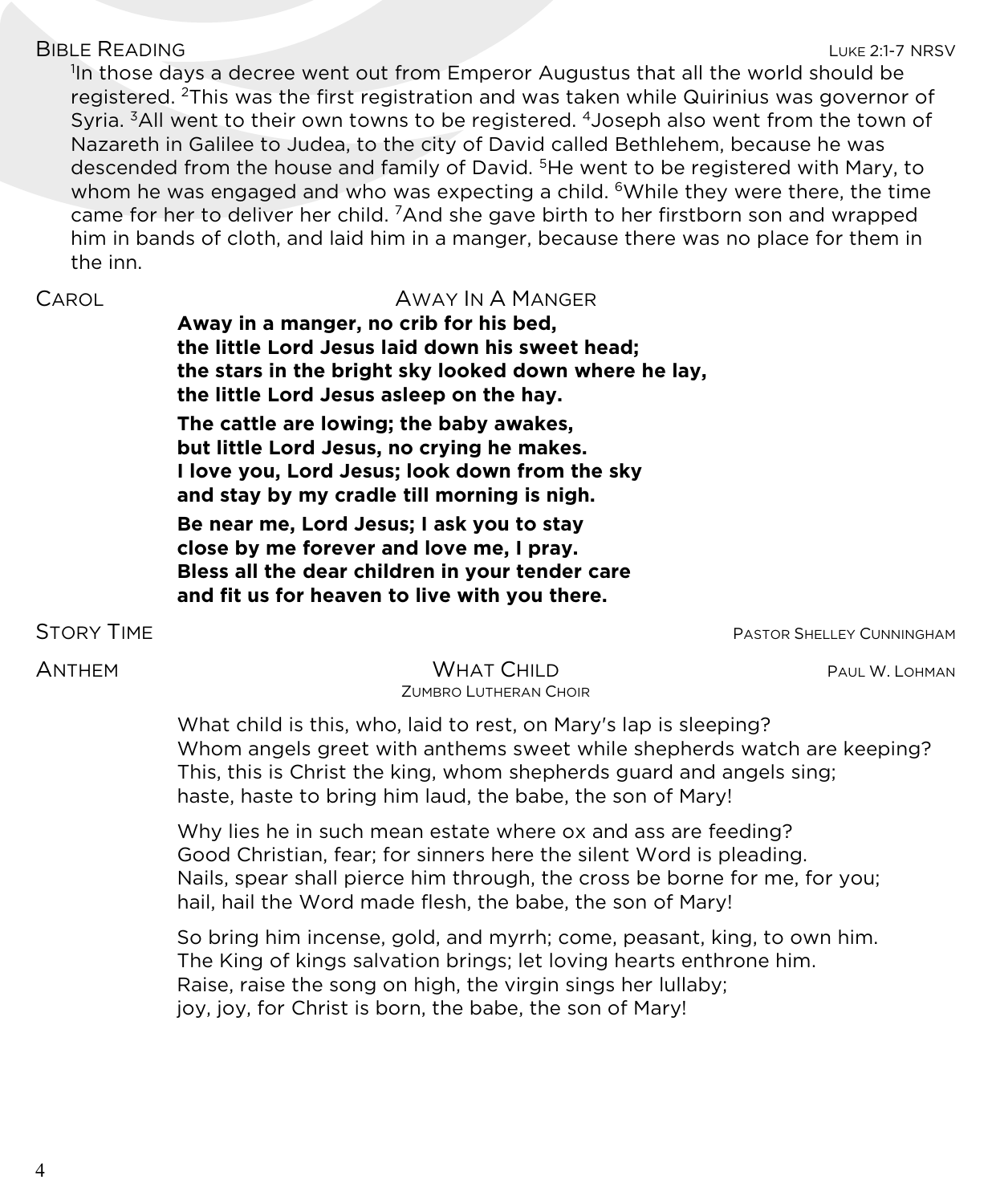#### BIBLE READING LUKE 2:8-16 NRSV

<sup>8</sup>In that region there were shepherds living in the fields, keeping watch over their flock by night. <sup>9</sup>Then an angel of the Lord stood before them, and the glory of the Lord shone around them, and they were terrified. <sup>10</sup>But the angel said to them, "Do not be afraid; for see—I am bringing you good news of great joy for all the people: <sup>11</sup> to you is born this day in the city of David a Savior, who is the Messiah, the Lord.  $12$ This will be a sign for you: you will find a child wrapped in bands of cloth and lying in a manger." <sup>13</sup>And suddenly there was with the angel a multitude of the heavenly host, praising God and saying, <sup>14"</sup>Glory to God in the highest heaven, and on earth peace among those whom he favors!" <sup>15</sup>When the angels had left them and gone into heaven, the shepherds said to one another, "Let us go now to Bethlehem and see this thing that has taken place, which the Lord has made known to us." <sup>16</sup>So they went with haste and found Mary and Joseph, and the child lying in the manger.

*please stand as you are able*

#### CAROL ANGELS WE HAVE HEARD ON HIGH

**Angels we have heard on high, sweetly singing o'er the plains, and the mountains in reply, echoing their joyous strains. Refrain: Gloria in excelsis Deo;**

**Shepherds, why this jubilee? Why your joyous strains prolong? What the gladsome tidings be which inspire your heav'nly song? Refrain**

 **gloria in excelsis Deo.**

**Come to Bethlehem and see him whose birth the angels sing; come, adore on bended knee Christ the Lord, the newborn king. Refrain**

*you may be seated*

#### CHRISTMAS MESSAGE THE DAWN DRAWS NEAR PASTOR VERN CHRISTOPHERSON

# CAROL O LITTLE TOWN OF BETHLEHEM

**O little town of Bethlehem, how still we see thee lie! Above thy deep and dreamless sleep the silent stars go by; yet in thy dark streets shineth the everlasting light. The hopes and fears of all the years are met in thee tonight.**

**For Christ is born of Mary, and, gathered all above while mortals sleep, the angels keep their watch of wond'ring love. O morning stars, together proclaim the holy birth, and praises sing to God the king, and peace to all the earth!**

**How silently, how silently the wondrous gift is giv'n! So God imparts to human hearts the blessings of his heav'n. No ear may hear his coming; but, in this world of sin, where meek souls will receive him, still the dear Christ enters in.**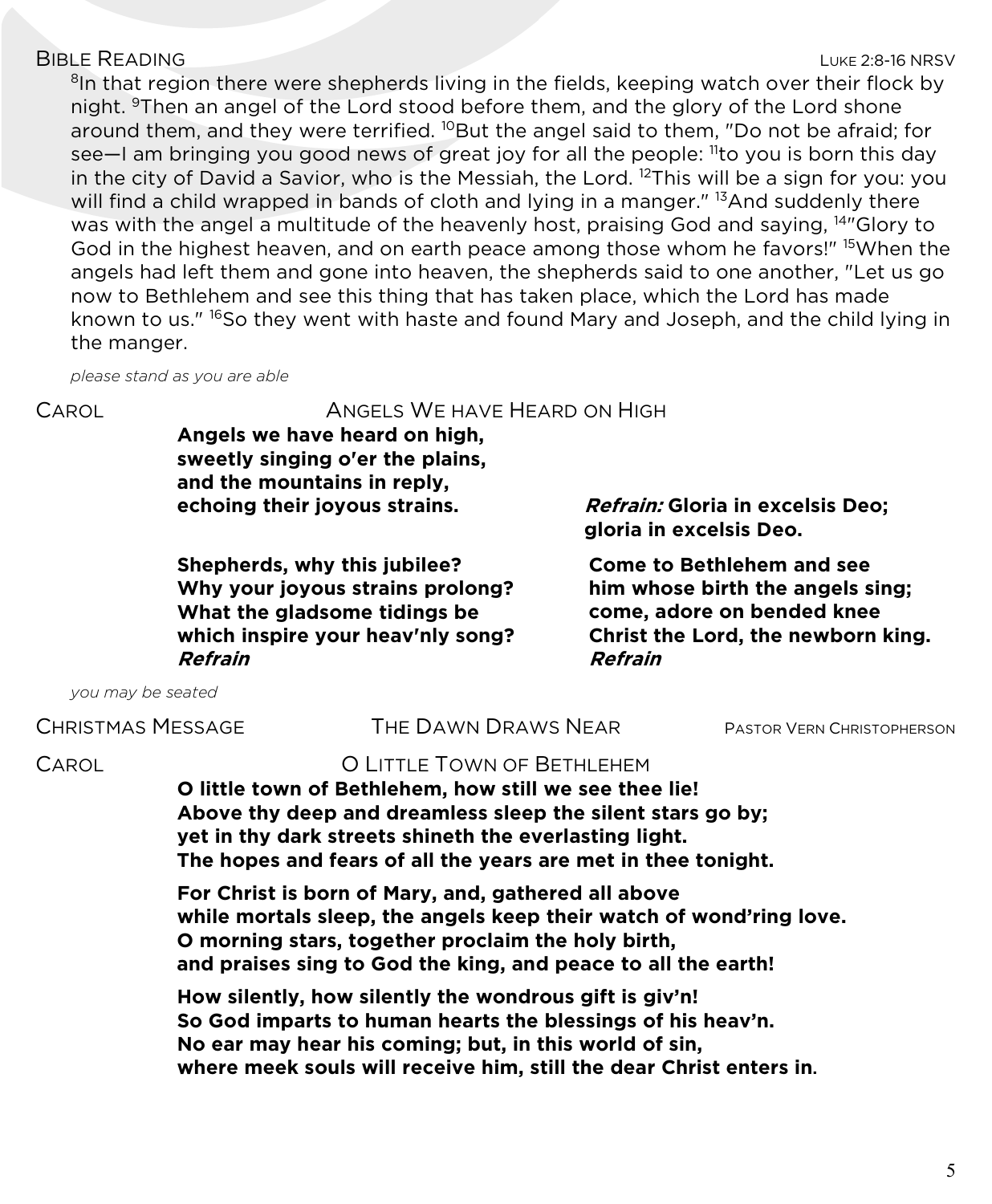#### PRAYER

- L: In a world of heartache and pain, we long to hear the song of the angels.
- **C: Glory to God in the highest, and on earth, peace.**
- L: With hope fleeting, with people afraid and nations at war, we pray to you.
- **C: Glory to God in the highest, and on earth, peace.**
- L: Our candles illumine our story. Dawn invades midnight. The Light of the World has come.
- **C: Glory to God in the highest, and on earth, peace.**
- L: And this light is a light for all; igniting a flame within the soul, warming us from within, radiating love, lighting our lives with the presence of God-come-alive in human flesh, living among us now and always.

# **C: Glory to God in the highest, and on earth, peace. Amen.**

OFFERING FANTASIA ON FOREST GREEN (O LITTLE TOWN OF BETHLEHEM) ARR. LLOYD LARSON BEL CANTO HANDBELL CHOIR

GREAT THANKSGIVING

- L: The Lord be with you.
- **C: And also with you.**
- L: Lift up your hearts.
- **C: We lift them to the Lord.**
- L: Let us give thanks to the Lord our God.
- **C: It is right to give our thanks and praise.**

### WORDS OF INSTITUTION

# LORD'S PRAYER

**C: Our Father, who art in heaven, hallowed be thy name, thy kingdom come, thy will be done, on earth as it is in heaven. Give us this day our daily bread; and forgive us our trespasses, as we forgive those who trespass against us; and lead us not into temptation, but deliver us from evil. For thine is the kingdom, and the power, and the glory, forever and ever. Amen.**

# INVITATION TO THE TABLE

L: God is with us in Jesus, our Emmanuel. Come to this table where God comes to us.

# COMMUNION OF THE PEOPLE

- *We invite to the table all who hunger for Jesus.*
- **We will serve communion at stations; the ushers will direct you.**
- *If you prefer wine, take an empty cup from the serving tray and it will be filled from the pouring chalice.*
- *If you prefer grape juice, take a filled cup from the center of the serving tray.*
- *Gluten-free wafers are available upon request.*
- *Children who do not yet commune are welcome to come forward for a blessing.*
- *If you are unable to come forward to receive the sacrament and would like a server to bring it to you at your seat, please tell an usher when your row is invited to go forward.*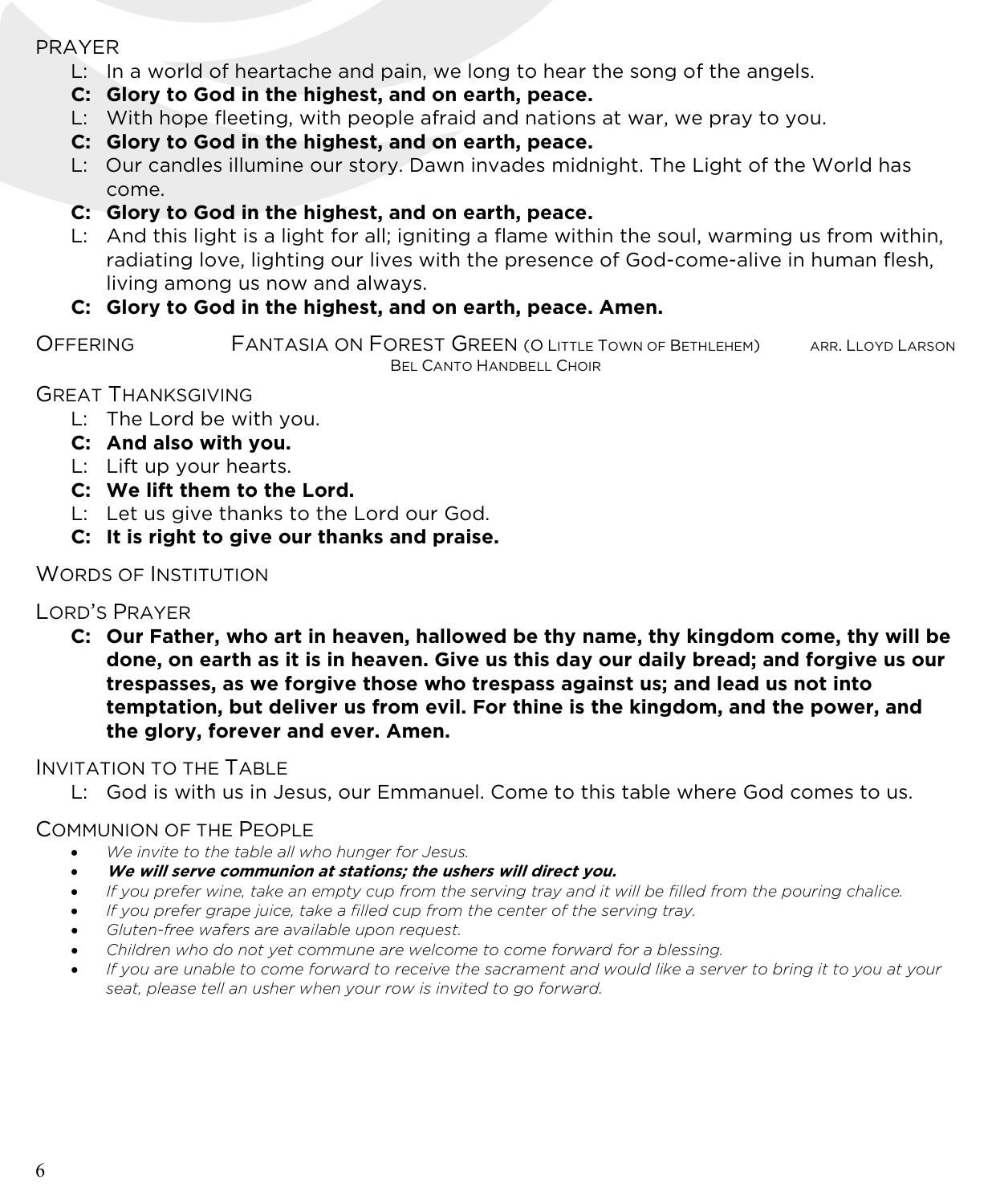# BLESSING OF THE FAMILIES

*Families that would like to receive a blessing may do so. A pastor or staff person will bless you. God promises these gifts to us: God's presence in times of suffering, God's promise of peace, and God's love embodied in the community of the faithful.* 

| CAROL  | I AM SO GLAD EACH CHRISTMAS EVE<br>I am so glad each Christmas Eve, the night of Jesus' birth!<br>Then like the sun the star shone forth, and angels sang on earth.                                                    |                    |
|--------|------------------------------------------------------------------------------------------------------------------------------------------------------------------------------------------------------------------------|--------------------|
|        | The little child in Bethlehem, he was a king indeed!<br>For he came down from heav'n above to help a world in need.                                                                                                    |                    |
|        | He dwells again in heaven's realm, the Son of God today;<br>and still he loves his little ones and hears them when they pray.                                                                                          |                    |
|        | I am so glad each Christmas Eve! His praises then I sing;<br>he opens now for ev'ry child the palace of the king.                                                                                                      |                    |
|        | And so I love each Christmas Eve, and I love Jesus too;<br>and that he loves me ev'ry day I know so well is true.                                                                                                      |                    |
| Anthem | <b>CHRISTMAS NIGHT</b><br>ZUMBRO LUTHERAN CHOIR                                                                                                                                                                        | <b>JOHN RUTTER</b> |
|        | Softly through the winter's darkness shines a light,<br>clear and still in Bethlehem on Christmas Night.<br>Round the stable where a virgin mother mild<br>watches over Jesus Christ the holy child.                   |                    |
|        | Shepherds kneel in adoration by his bed;<br>seraphim in glory hover round his head.<br>Wise men, guided by the leading of a star,<br>bring him gifts of precious treasure from afar.                                   |                    |
|        | Choirs of angels sing to greet his wondrous birth:<br>Christ our Lord in human form comes down to earth.<br>Glory to God in highest heaven their joyful strain:<br>'Peace on earth, goodwill to men' the glad refrain. |                    |
|        | Lullaby! The child lies sleeping: sing lullaby!<br>Safe in Mary's tender keeping: sing lullaby!<br>Guardian angels keep their watch till break of day:<br>Lullaby! Sweet Jesus sleeps among the hay.                   |                    |
|        | Alleluia! Let the earth rejoice today!<br>Christ is born to take our sins and guilt away.                                                                                                                              |                    |

Praise the Lord who sent him down from heaven above: Holy infant, born of God the Father's love.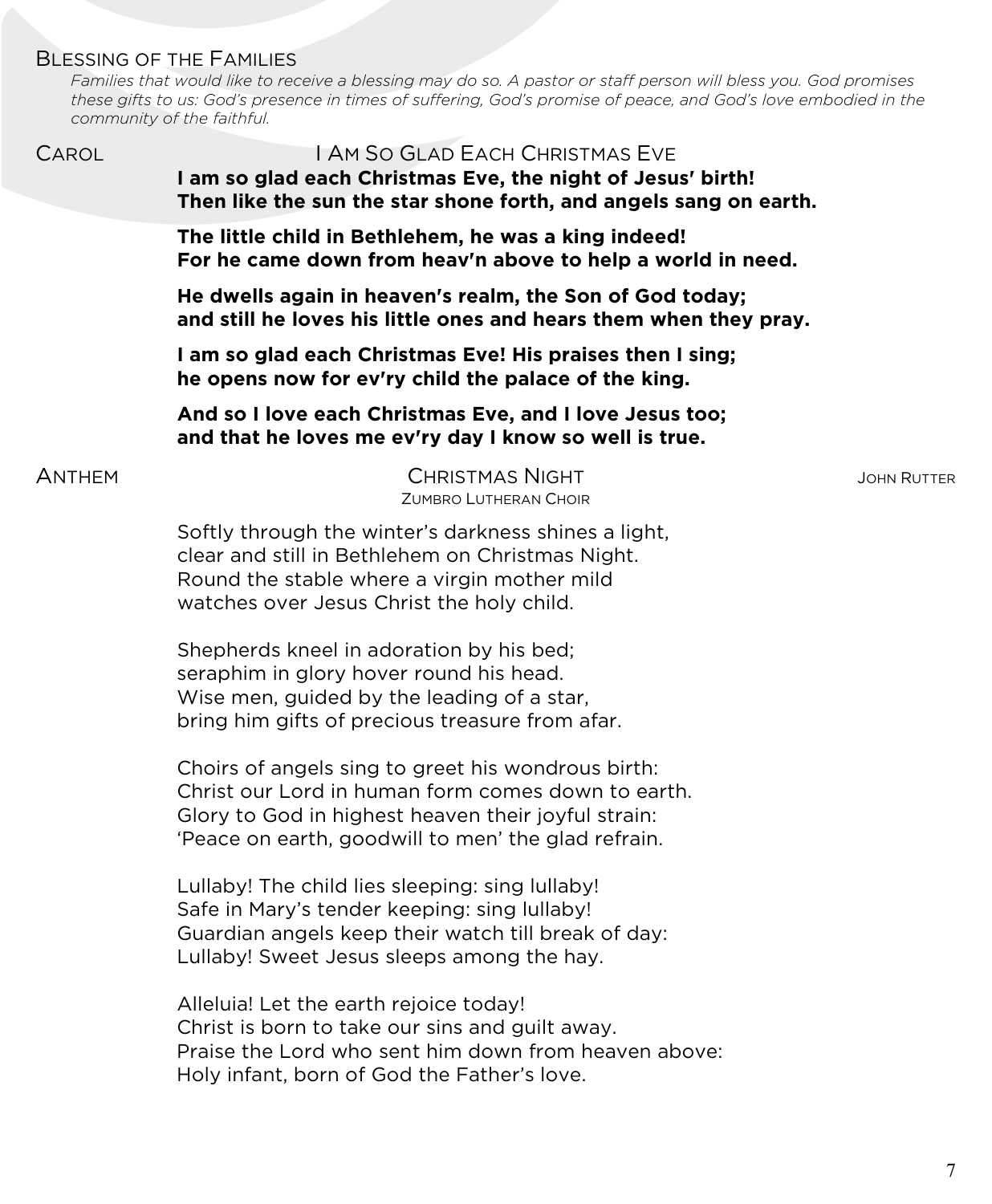CAROL INFANT HOLY, INFANT LOWLY

**Infant holy, infant lowly, for his bed a cattle stall; oxen lowing, little knowing Christ the child is Lord of all. Swiftly winging, angels singing, bells are ringing, tidings bringing: Christ the child is Lord of all! Christ the child is Lord of all!**

**Flocks were sleeping, shepherds keeping vigil till the morning new saw the glory, heard the story, tidings of a gospel true. Thus rejoicing, free from sorrow, praises voicing, greet the morrow: Christ the child was born for you! Christ the child was born for you!**

### CAROL **IT CAME UPON A MIDNIGHT CLEAR**

**It came upon the midnight clear, that glorious song of old, from angels bending near the earth to touch their harps of gold: "Peace on the earth, good will to all, from heav'n's all-gracious king." The world in solemn stillness lay to hear the angels sing.**

**Still through the cloven skies they come with peaceful wings unfurled, and still their heav'nly music floats o'er all the weary world. Above its sad and lowly plains they bend on hov'ring wing, and ever o'er its babel sounds the blessed angels sing.**

**And you, beneath life's crushing load, whose forms are bending low, who toil along the climbing way with painful steps and slow: look now, for glad and golden hours come swiftly on the wing; oh, rest beside the weary road and hear the angels sing!**

**For lo! The days are hast'ning on, by prophets seen of old, when with the ever-circling years shall come the time foretold, when peace shall over all the earth its ancient splendors fling, and all the world give back the song which now the angels sing.**

#### PRAYER

- L: We give you thanks, O God, for this bread and cup of Jesus, your Son. You give us light for our darkness and hope for our journey of faith. As you led the shepherds to come and worship, lead us now in the way unfolding before us. Wherever we go, may our lives proclaim good news of great joy in Jesus Christ our Lord.
- **C: Amen.**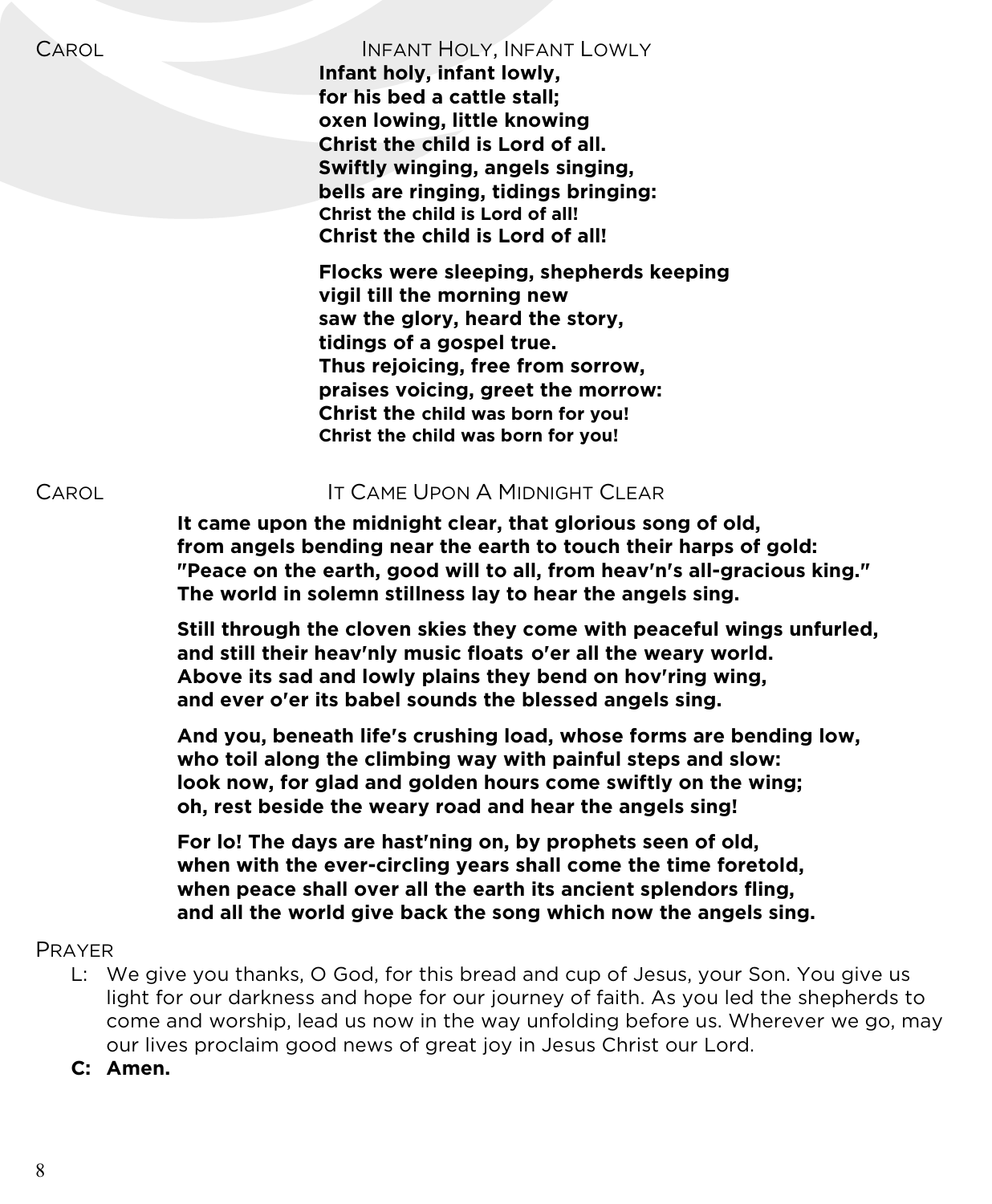### CAROL SILENT NIGHT

*As your candle is lit, please light the candle of the person sitting next to you. Be sure to keep the lit candle upright and to tip only the unlit candle.*

> **Silent night, holy night! All is calm, all is bright round yon virgin mother and child. Holy Infant, so tender and mild, sleep in heavenly peace, sleep in heavenly peace.**

**Silent night, holy night! Shepherds quake at the sight; glories stream from heaven afar, heav'nly hosts sing, alleluia! Christ, the Savior, is born! Christ, the Savior, is born!**

**Silent night, holy night! Son of God, love's pure light radiant beams from your holy face, with the dawn of redeeming grace, Jesus, Lord, at your birth, Jesus, Lord, at your birth.**

# PRAYER

L: Almighty God, you have made this holy night shine with the brightness of the true Light. Grant that here on earth we may walk in the light of Jesus' presence, and in the last day wake to the brightness of his glory; through your only Son, Jesus Christ our Lord, who lives and reigns with you and the Holy Spirit, one God, now and forever.

# **C: Amen.**

# **BLESSING**

L: May you be filled with the wonder of Mary, the obedience of Joseph, the joy of the angels, the eagerness of the shepherds, the determination of the Wise Men, and the peace of the Christ Child. Almighty God, Father, Son, and Holy Spirit bless you now and forever.

# **C: Amen.**

*you may extinguish your candle*

*please stand as you are able*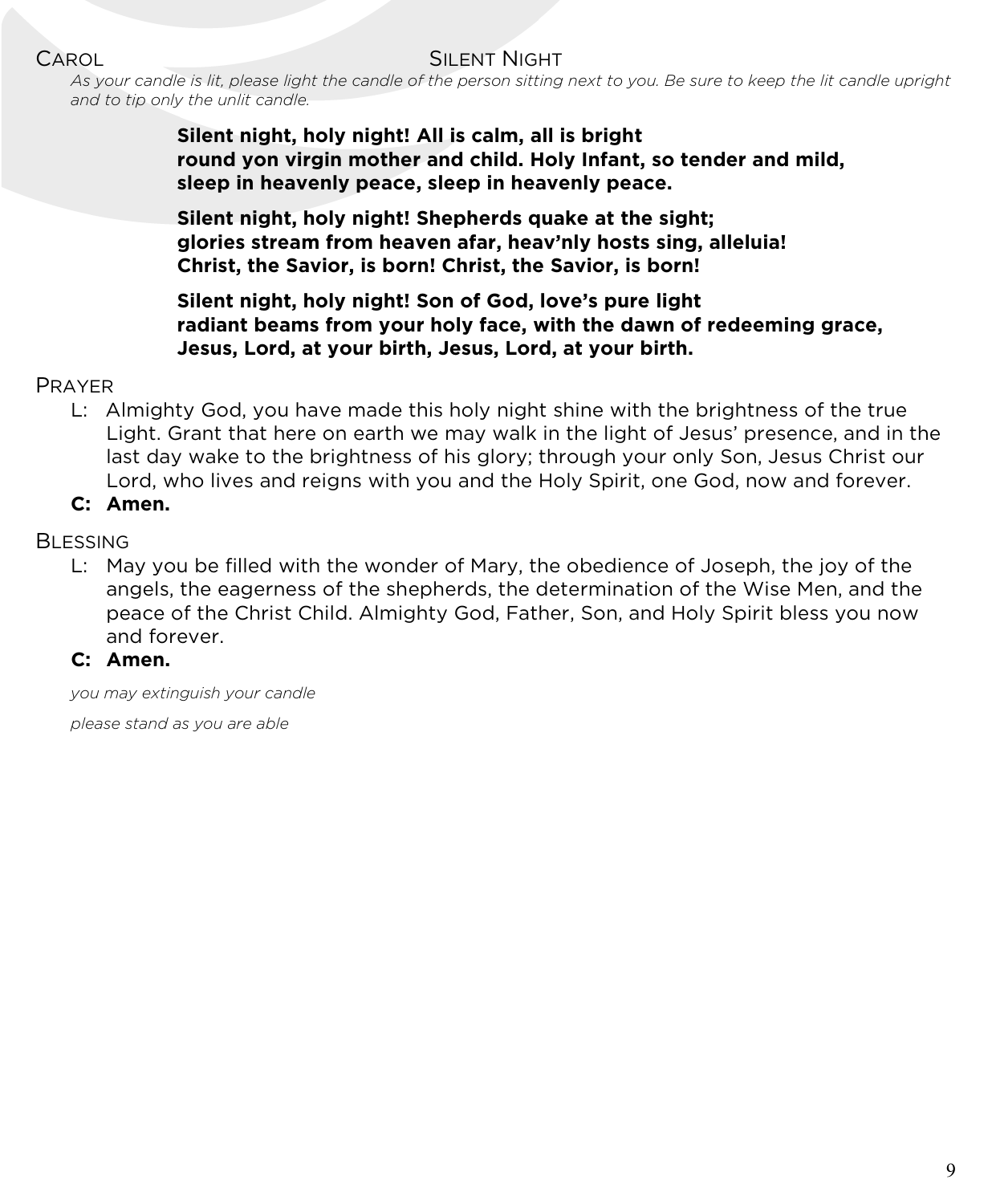#### CAROL JOY TO THE WORLD

**Joy to the world, the Lord is come! Let earth receive her king; let ev'ry heart prepare him room and heav'n and nature sing, and heav'n and nature sing, and heav'n, and heav'n and nature sing.**

**Joy to the earth, the Savior reigns! Let all their songs employ, while fields and floods, rocks, hills, and plains repeat the sounding joy, repeat the sounding joy, repeat, repeat the sounding joy.**

**He rules the world with truth and grace and makes the nations prove the glories of his righteousness and wonders of his love, and wonders of his love, and wonders, wonders of his love.**

POSTLUDE ON THIS DAY EARTH SHALL RING ARR. ROBERT J. POWELL (PERSONENT HODIE)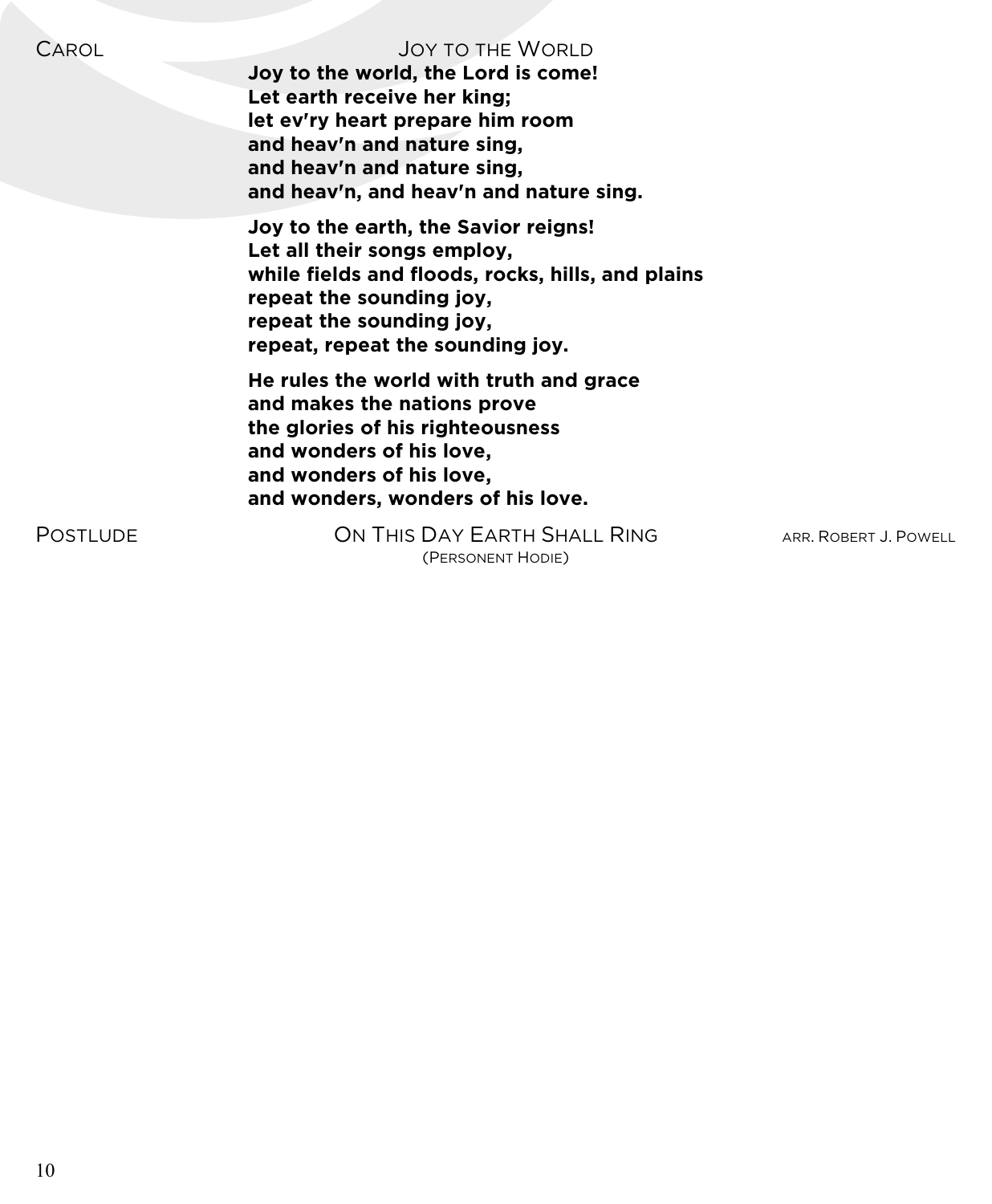# WORSHIP LEADERS TODAY

**PROCLAIMER**-Vern Christopherson; **WORSHIP LEADERS**-Jason Bryan-Wegner, Shelley Cunningham; **FAMILY BLESSINGS**-Vern Christopherson, Shelley Cunningham, Jason Bryan-Wegner, Jen Gruendler, Janette Reeves; **STORY TIME**-Shelley Cunningham; **ORGANIST**-Kristy Giere; **SINGING**-Zumbro Lutheran Choir, Bob Giere, director; **SONGLEADER**-Janette Reeves; **HANDBELLS**-Bel Canto Handbell Choir, Kristy Giere, director; **INSTRUMENTALIST**-Bob Giere, guitar; **GREETERS**-Dorey and Chuck Johnson, Wanda Rasch; **USHERS**-Janet and Chuck Carstensen, Jennie and Kirk Gill, Mary Jo and Dan Kelly, Todd Lichty, Sandy Nieland, Milt Tostrud; **COMMUNION ASSISTANTS**-Maggie Bartels, Marie Dokken, Krista Jacobson, Dorey Johnson, Ann and Noel Peterson, Lori Windhorst; **HOLY FAMILY**-Tiffany, Cyle, Ryan, Josh, Ellery and Bennet Erie

Portions of the liturgy are from Sundays and Seasons.com. © 2019 Augsburg Fortress. All rights reserved. Reprinted by permission under Augsburg Fortress Liturgies Annual License #23803. New Revised Standard Version Bible, © 1989, Division of Christian Education of the National Council of the Churches of Christ in the United States of America. Used by permission. All rights reserved. "O Come, All Ye Faithful." Words: Public Domain. "O Come, All Ye Faithful." Words: Public Domain. "Away in a Manger." Words: Public Domain. "Angels We Have Heard on High." Words: Public Domain. "O Little Town of Bethlehem." Words: Public Domain. "I Am So Glad Each Christmas Eve." Words: Peter A. Sveeggen, ©1932 Augsburg Fortress Publishers. Reprinted with permission under ONE LICENSE #a-710913. All rights reserved. "Infant Holy, Infant Lowly." Words: Public Domain. "It Came Upon a Midnight Clear." Words: Public Domain. "Silent Night." Words: Public Domain. "Joy to the World." Words: Public Domain. "What Child." Words: Public Domain. "Christmas Night." Words: John Rutter, ©1987 Oxford University Press. Reprinted with permission under ONE LICENSE #A-710913. All rights reserved.

> Join us for worship on Christmas Day at 10am and on Sunday, Dec. 29, at 8:30am and 10:30am. The nursery is not available on Christmas Day.



Our journey of faith leads us to build bridges of understanding and peace, to reach out with compassion, and to share the hope of Jesus.

(507) 288-2649 [| www.zumbrolutheran.org](http://www.zumbrolutheran.org/) 624 Third Ave. SW | Rochester, MN 55902